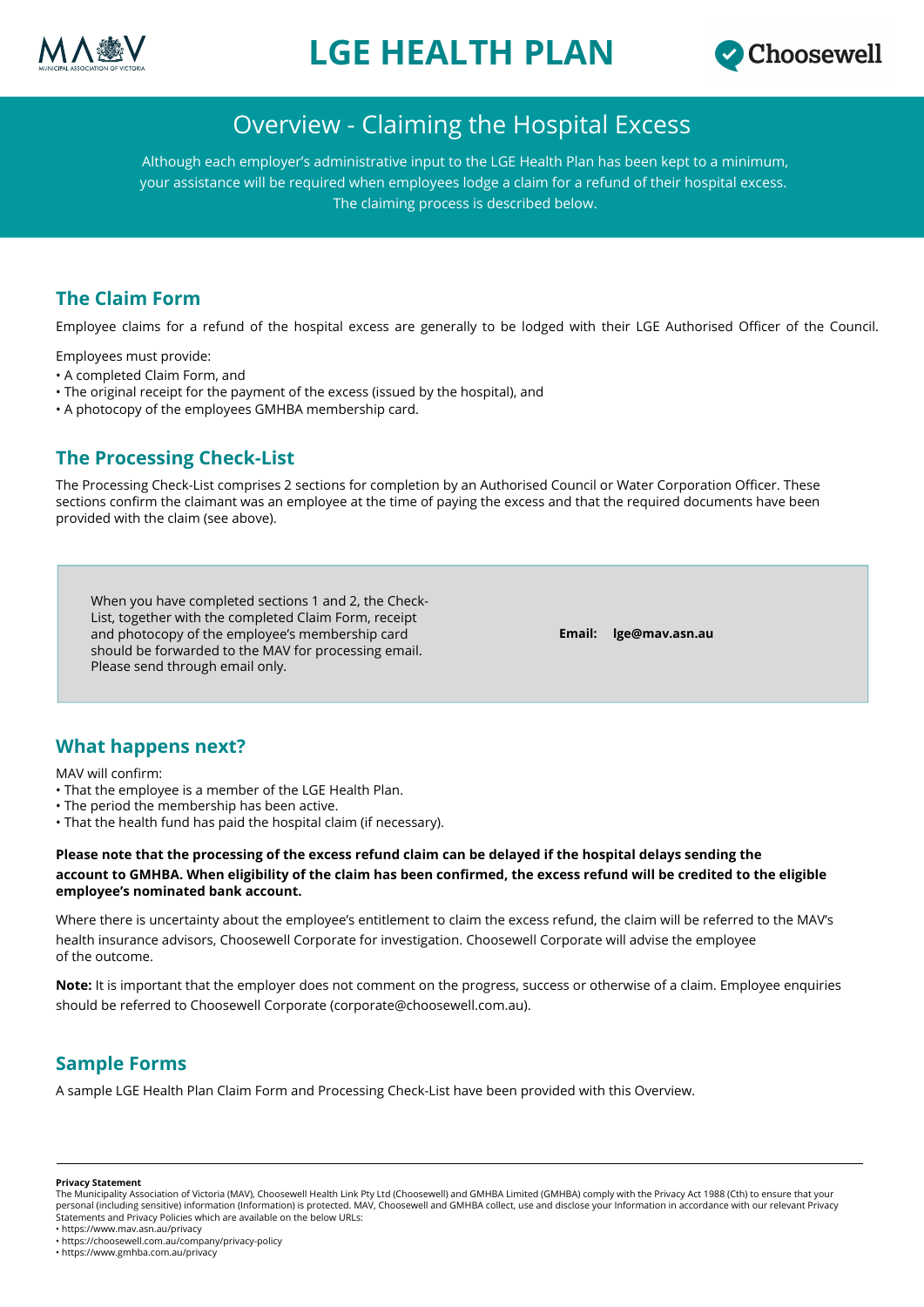



# Claims Check List - Reimbursement of Hospital Excess

To be completed by a Council/Water Corporation Authorised Officer registered with the Municipal Association of Victoria (MAV).

### **Section 1 – Employee Details**

| Employee Name:              |                  |  |
|-----------------------------|------------------|--|
| Date of hospital admission: | Amount of claim: |  |
| Person hospitalised:        |                  |  |

# **Section 2 – Required Information**

If any statement in this section is answered 'No', the claim cannot be processed.

| Was the employee a current Council/Water Corporation employee at the<br>date of the hospital admission (see hospital receipt for date)? | Yes | No |
|-----------------------------------------------------------------------------------------------------------------------------------------|-----|----|
| Is the claim form correctly completed?                                                                                                  | Yes | No |
| Is the original 'excess' receipt attached to the claim form?                                                                            | Yes | No |
| Is a photocopy of the claimant's GMHBA membership card attached?                                                                        | Yes | No |
| Is the hospital admission date within the past 2 years?                                                                                 | Yes | No |

#### **Sections 1 & 2 completed by (Council/Water Corporation Authorized officer only):**

| Name:     | Signature: |
|-----------|------------|
| Position: | Employer:  |
| Phone:    | Date:      |

This claim should be forwarded to the MAV within **3 business days** of the employer's receipt of the claim. Reimbursement will usually occur within within 30 to 60 days of the MAV receiving the claim.

**Email: lge@mav.asn.au**

#### **Office Use Only:**

|       | Office Use Only: |  |  |            |  |  |
|-------|------------------|--|--|------------|--|--|
| Name: |                  |  |  | Signature: |  |  |
| Date: |                  |  |  |            |  |  |